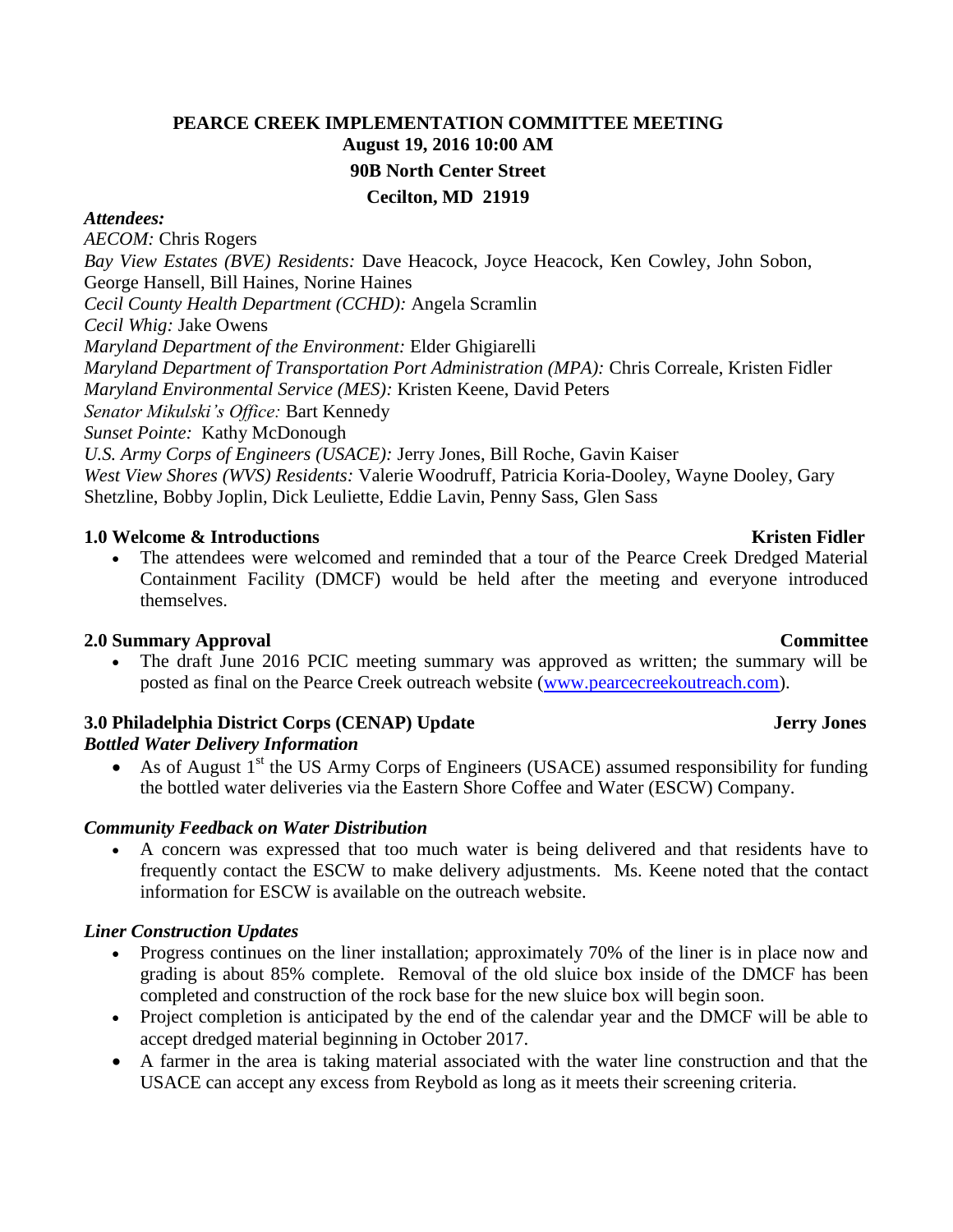### *Groundwater Monitoring Plan Update*

 A meeting was held last week with the MDE to discuss the groundwater monitoring plan. Baseline sampling will begin next calendar year and a map of groundwater monitoring locations will be placed on the outreach website once it is finalized. The USACE February 2015 plan is currently being reviewed by MDE.

### *Discharge Monitoring Plan Update*

- The USACE is still developing the discharge monitoring plan.
- The residents expressed a concern that the schedules for the water line construction and the liner installation were not aligned and the impression received from the meetings over the past few years was that placement of dredged material would not occur until all the residents were connected to the water system.
- The Maryland Department of the Environment (MDE) Water Quality Certification authorization letter required that the water system construction commence before dredged material placement could begin. Initially the timelines for both the liner and water line completion were closely aligned. Due to a delay in the legal review/approval process, and ultimately award of the transmission main and distribution main contracts, the completion of the water system was pushed back to March 2018.
- The on-lot work will begin in May 2017, and by October 2017 approximately half of the homes will be connected to the public drinking water system. MPA is working to avoid delays by focusing on connecting the full time residents first. Bottled water will be provided until residents are connected to the water line.

## **4.0 Drinking Water Line Planning Progress Chris Rogers**

## *Water System Construction Updates*

- The transmission and distribution main contracts are underway. The transmission main contract was awarded in April 2016 and the distribution main contract was awarded in May 2016; both contracts have a one year duration.
- AECOM is conducting new on-lot inspections and re-inspections of lots previously examined.
- The water line in front of Cecilton Elementary is in place via directional drilling and the connection to the Town's system will be completed next week. The chlorine injection station on Pond Neck Road is under construction.
- Regarding the distribution main, Reybold is currently working in Sunset Pointe and will move to WVS in the next few weeks (*Update: Reybold will be beginning work in BVE next, followed by WVS*). Door hangers and notifications will be provided to notify residents.
- The distribution main contract includes installing stubs to the right-of-way lines; the on-lot contractor will complete the connection to the meter.

## *Water Line Design Considerations*

- Questions have been raised as to why the water line had to be placed in the pavement in some areas. AECOM avoided placement of the water line in the pavement in all areas possible; however, due to utilities, wetlands, and physical constraints, the distribution main pipe has to be in the road in certain areas. The plans were approved by the Cecil County Roads Department.
- Regarding temporary paving, AECOM is working on installing a better patch. There has been some damage on Pond Neck Road due to the lane closure and temporary material has been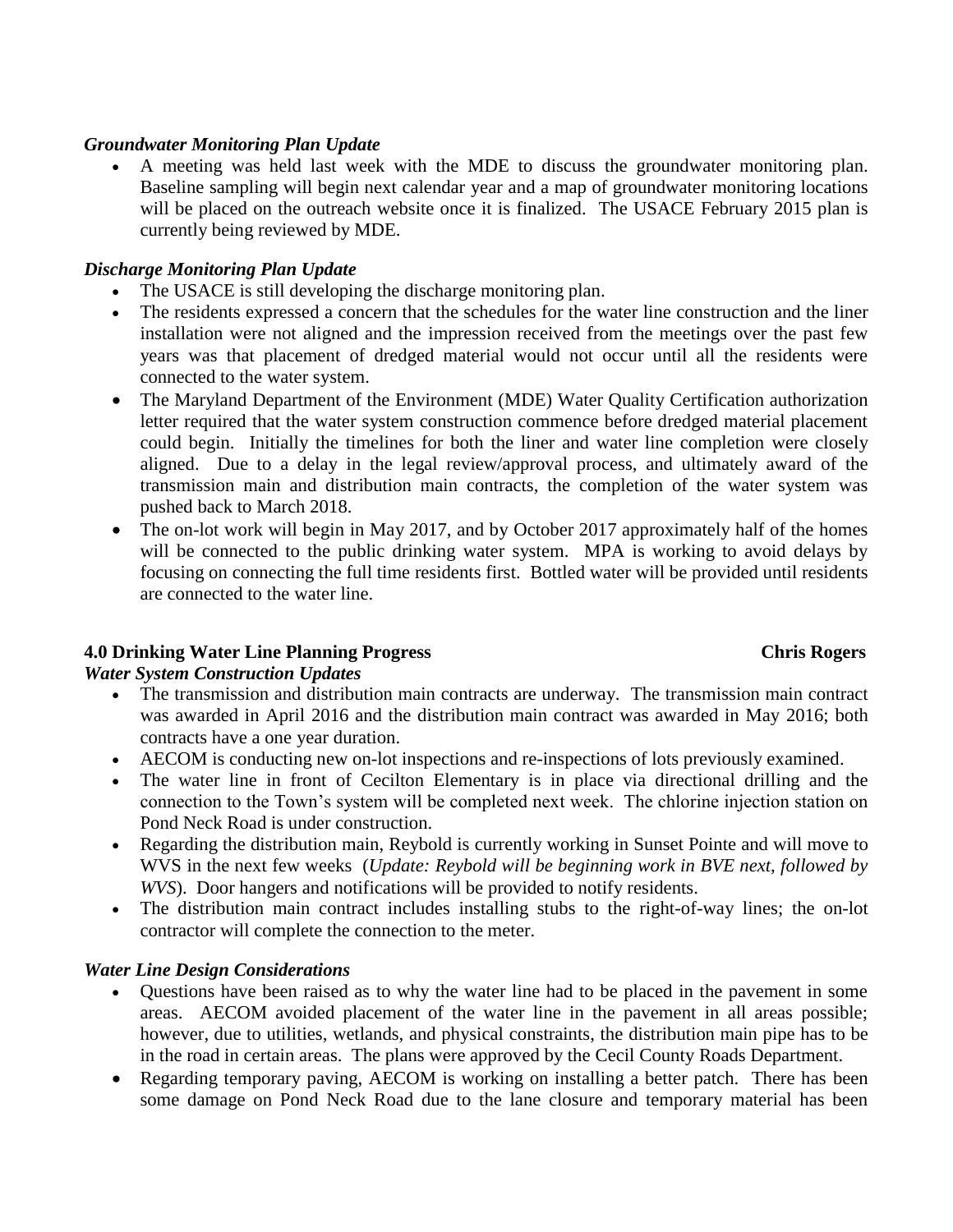installed. The County will require repairs to the full length of Pond Neck Road in the area of damage.

- Based on discussions with the Town of Cecilton and the Fire Chief, hydrants are to be installed at key intersections along the water system. Those hydrants are not included in the grant agreement; however, MPA agreed to pay for one flush hydrant per community.
- Concerns were expressed about the locations of some of the hydrants being too close to the road; a suggestion was made to install the hydrant a couple of feet off the roadway.
- A resident requested a substation to increase water pressure to ensure 65 lbs coming out of residents' faucets and expressed doubts regarding pressure efficiency.
- Regarding backfilling, there is a one-year warranty on both projects. The bid documents for onlot work are not out yet, but a warranty will be included.
- A resident asked about the effects of the chlorine in the public drinking water on septic systems. Homeowners are responsible for their own septic system maintenance and repair and many factors impact septic systems which could cause failure or require an increase in how often the system is pumped. High volumes of water, as well as a variety of solids and/or household cleaning products can be detrimental to a septic system<sup>1</sup>. The amount and type of chlorine present in public drinking water systems will not disrupt or kill the beneficial bacterial in the septic tank<sup>1</sup>. Likewise, at homes in which the water supply is not potable due to bacterial contamination, a chlorinator can be installed to serve as a temporary solution; systems with properly operated chlorinators will not harm the septic system<sup>2</sup>. For more information on the Town of Cecilton's public drinking water, please follow the link for access to the 2015 Annual Drinking Water Quality Report:

<http://www.pearcecreekoutreach.com/Documents/2015CeciltonCCR.pdf>

## **5.0 MPA Updates Kristen Fidler**

# *Elected Official Outreach*

On September  $20<sup>th</sup>$  a tour of the Pearce Creek DMCF will be held for Elected Officials. An update of the tour will be provided at the October PCIC meeting.

### *Website Updates*

- The meeting materials from the June PCIC meeting and the May public meeting are available on the website. The annual water quality report from the Town of Cecilton is now available on the website [\(http://www.pearcecreekoutreach.com/Documents/2015CeciltonCCR.pdf\)](http://www.pearcecreekoutreach.com/Documents/2015CeciltonCCR.pdf).
- Meeting attendees were encouraged to subscribe for the Pearce Creek Newsletter to receive important project notifications and updates via email.

## *Vacant Lots*

- MPA is adhering to the Grant Agreement which will fund the connections of 235 residential properties that were existing within the service area as of December 2013. Every vacant lot will be getting a stub installed for future connection.
- If the homes are not inspected and access agreements are not obtained then the connection to the stub cannot be made. MPA will pay for the connections up to 1-year from when the water system is serviceable.
- It was suggested that hydrants on vacant lots be placed between plot lines so as not to interfere with future buildings/ driveways.